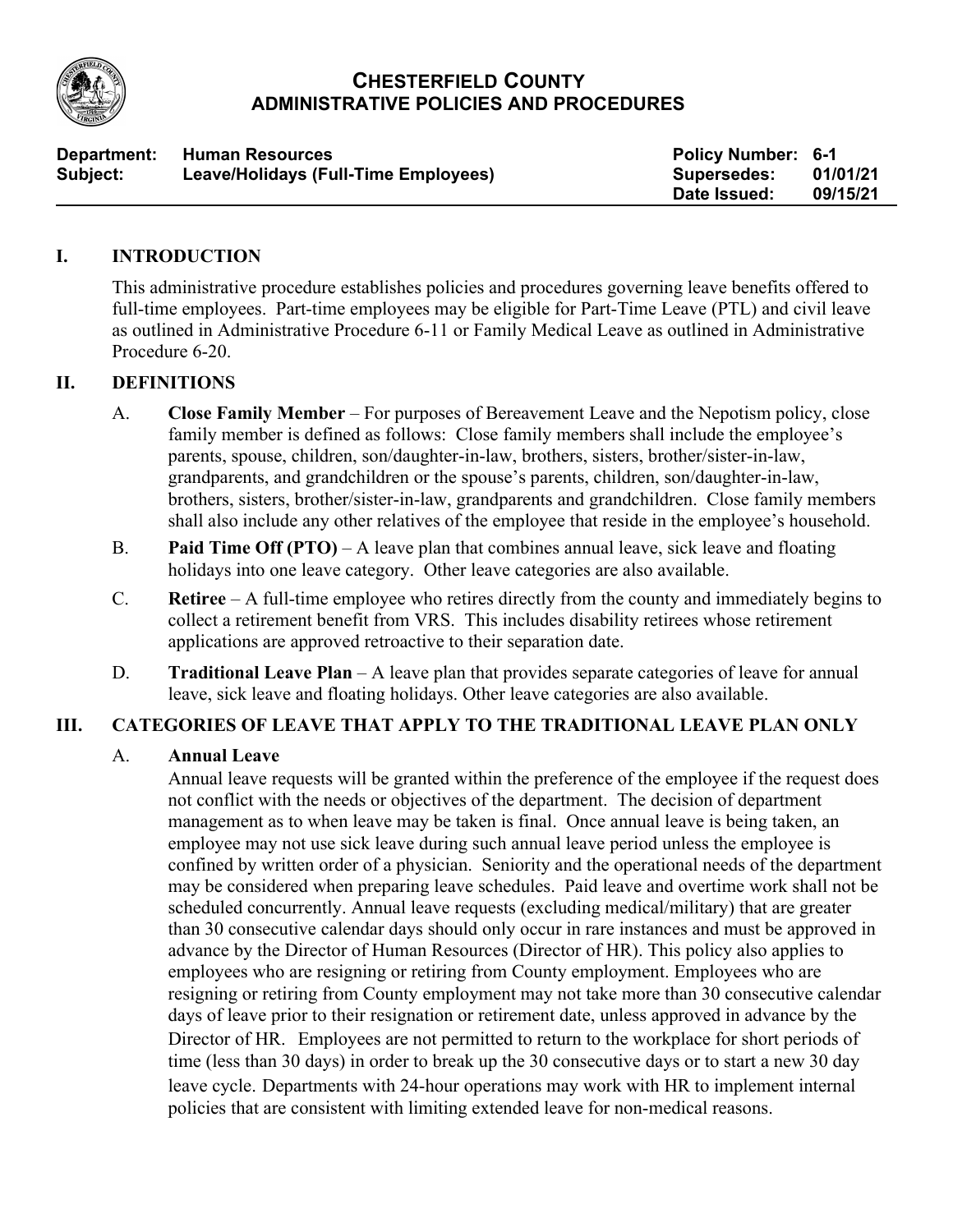Annual leave allowance shall be accrued for each completed pay period of service at the following rates:

| Years of Full-Time<br>Service | <b>Accrual Hours Per</b><br>Pay Period | <b>Accrued Hours</b><br>per Year | Carryover<br>Maximum |
|-------------------------------|----------------------------------------|----------------------------------|----------------------|
| $0 - 5$ years                 |                                        | 96                               | 192 hours            |
| $5 - 10$ years                |                                        | 120                              | 240 hours            |
| $10 - 20$ years               | n                                      | 144                              | 288 hours            |
| $20 + \text{years}$           |                                        | 168                              | 320 hours            |

Upon separation, employees are paid for accumulated annual leave up to the maximum balance stated above. Accrual rates and maximum balance will vary for public safety and other departments that maintain 24-hour operations. For a complete list of leave accrual schedules refer to Accounting Administrative Procedure 1-4, Payment of Compensation to County Personnel.

Annual leave is accrued during 24 pay periods each calendar year. Annual leave is not accrued on the third paycheck of the month, which occurs two times a year. An employee who is in leave without pay status for any portion of a pay period will not accrue leave for that pay period.

At the end of each year, all annual leave in excess of the maximum balance, which is unused by the end of the pay period which includes December 31, is forfeited. In unique circumstances, at the request of the department director, annual leave above the maximum may be carried over into the new leave year with approval by the Director of HR. Employees were limited in the amount of leave they could take in calendar year 2020 and 2021 due to increased work responsibilities related to the pandemic. Therefore, maximum carryover limits will be waived at the end of CY2021, and employees will be able to carry forward their entire Annual or PTO leave balance from CY2021 into CY2022. Employees will have to use all of their leave in excess of their maximum carryover by the end of CY2022, including any leave they accrue in CY2022, or the leave will be subject to maximum carryover rules.

It is the employee's sole responsibility to monitor their annual leave balances. Any notices received from management are a courtesy and do not relieve the employee of their responsibility to monitor their leave balance. Full-time Chesterfield County Schools' employees being hired into a full-time County Government position with a break in service of 30 days or less between the two positions will be given credit for all completed years of fulltime school service, for the purpose of establishing the employee's annual leave accrual.

## B. **Sick Leave**

Sick leave is a privilege and any abuse will result in disciplinary action. There is no limit on sick leave accrual. All full-time employees accrue sick leave at the rate of five hours for each completed pay period of service. Sick leave is accrued through 24 pay periods during the year. Sick leave is not accrued on the third paycheck of the month, which occurs two times a year. For 24-hour employees, sick leave accrual is 7.5 hours each pay period. (Employees working 24-hour workdays shall be charged two 12-hour days leave for each 24-hour workday taken.) An employee who is not in a paid status for a complete pay period does not accrue sick leave for that pay period.

Sick leave may be used only if the employee is unable to work due to 1) medical or mental health illness or injury incapacitating the employee; 2) exposure to a contagious disease such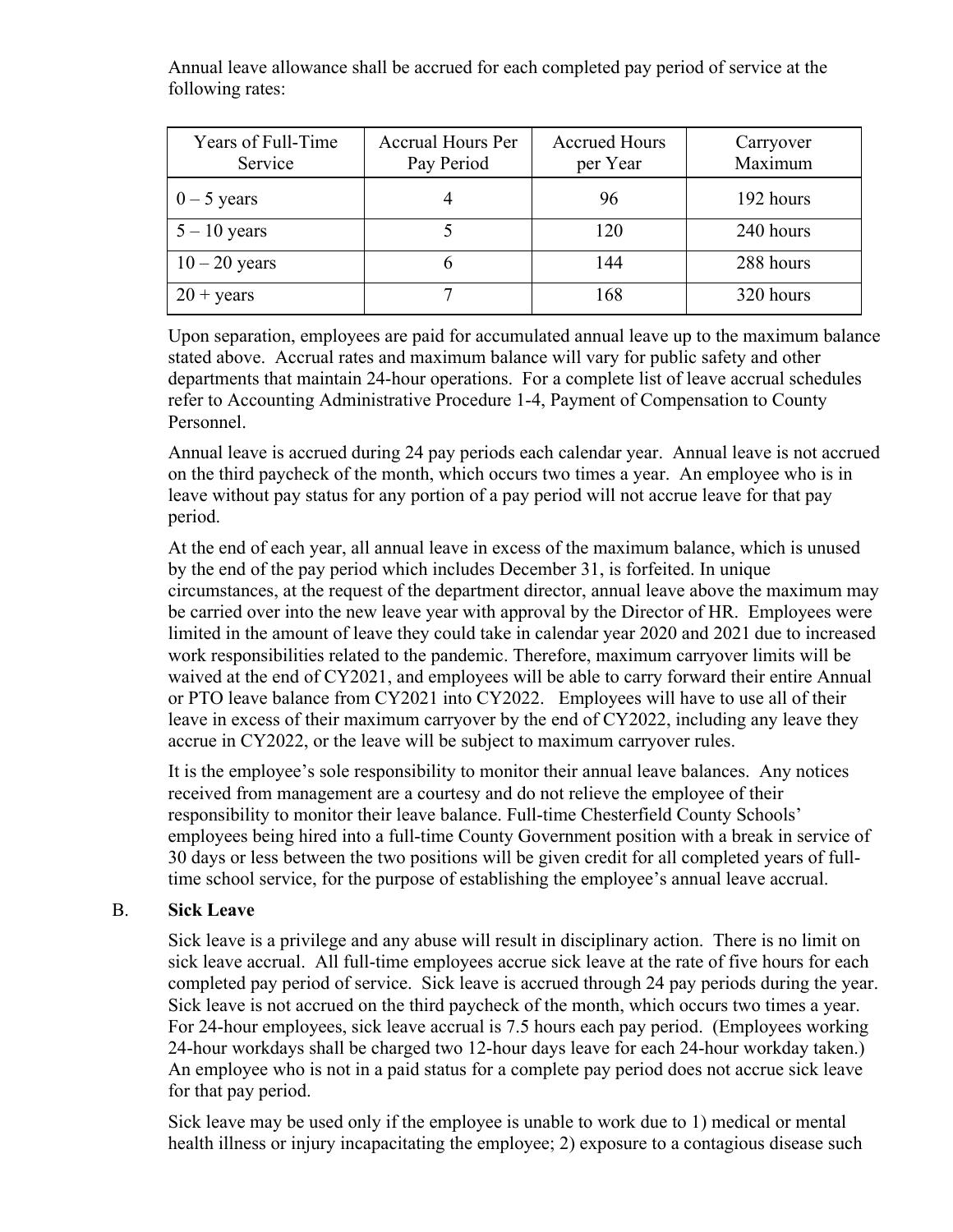that presence on duty would jeopardize the health of fellow workers or the public; 3) a medical, mental health, or dental appointment for examination or treatment.

An employee who is unable to work due to illness is responsible for contacting his supervisor prior to the scheduled work start time on the day of absence and will be expected to report on his status on a regular basis as established by the supervisor. Employees must provide a statement from a licensed health care provider when they use more than five consecutive days of sick leave. Once sick leave is taken, an employee may not change it to annual leave.When a substitute is required, the employee must report his absence at least two hours before the designated reporting time. Any non-exempt employee who fails to comply with this provision may be charged with leave without pay.

If an employee is unable to work due to illness, the county will place the employee on sick leave status if the employee has accrued sufficient sick leave hours. In the event sick leave hours do not cover the period of absence, additional absence will be charged to annual leave hours. Employees who are on FMLA leave may choose to go on leave without pay after exhausting all sick leave. Guidelines for FMLA leave are outlined in Administrative Procedure 6-20.

When all accrued sick and annual leave hours have been exhausted and the employee is unable to return to work because of a medical condition, the employee must obtain a physician's statement explaining the nature of the medical condition and the date which the employee should be able to perform regular duties. Based on this information, and other information that may be required by the county, the department director will make a decision, depending upon the needs of the department, whether the employee will be placed on leave without pay and the position will be held for the employee, or whether the employee will be separated from county employment.

Prior to returning to work after an extended disability, an employee must submit a statement from the physician certifying that the employee can fulfill all of the responsibilities of the position.

An employee may, at any time, be required by management to furnish a written statement by a licensed health care professional if unable to work, regardless of the length of illness.

Employees separated from county employment will not be paid for accrued sick leave, except when retiring from county service as described below.

Employees who retire in accordance with definition II.C will be paid for their unused sick leave balance at a rate of \$2.00 per hour. There is no cap on the amount of compensation that an employee may receive for unused sick leave. Because of their higher accrual rate, 24-hour employees will be paid out at two-thirds of that rate.

If an employee dies while in county service and they were eligible for unreduced benefits through VRS, a sick leave payout will be made to the employee's estate the same as if they retired.

#### C. **Family Sick Leave**

Each calendar year an employee may use up to four days (32 hours) of accrued sick leave for an illness, injury or medical appointment of the employee's child, spouse, or parent, including those who do not reside in the employee's home, or any relative residing in the employee's home. The name and relationship of the family member must be indicated on the leave request form. Family sick leave must be approved by the employee's supervisor and is not considered an entitlement. If the employee is eligible for the Family Medical Leave Act (FMLA), refer to Administrative Procedure 6-20.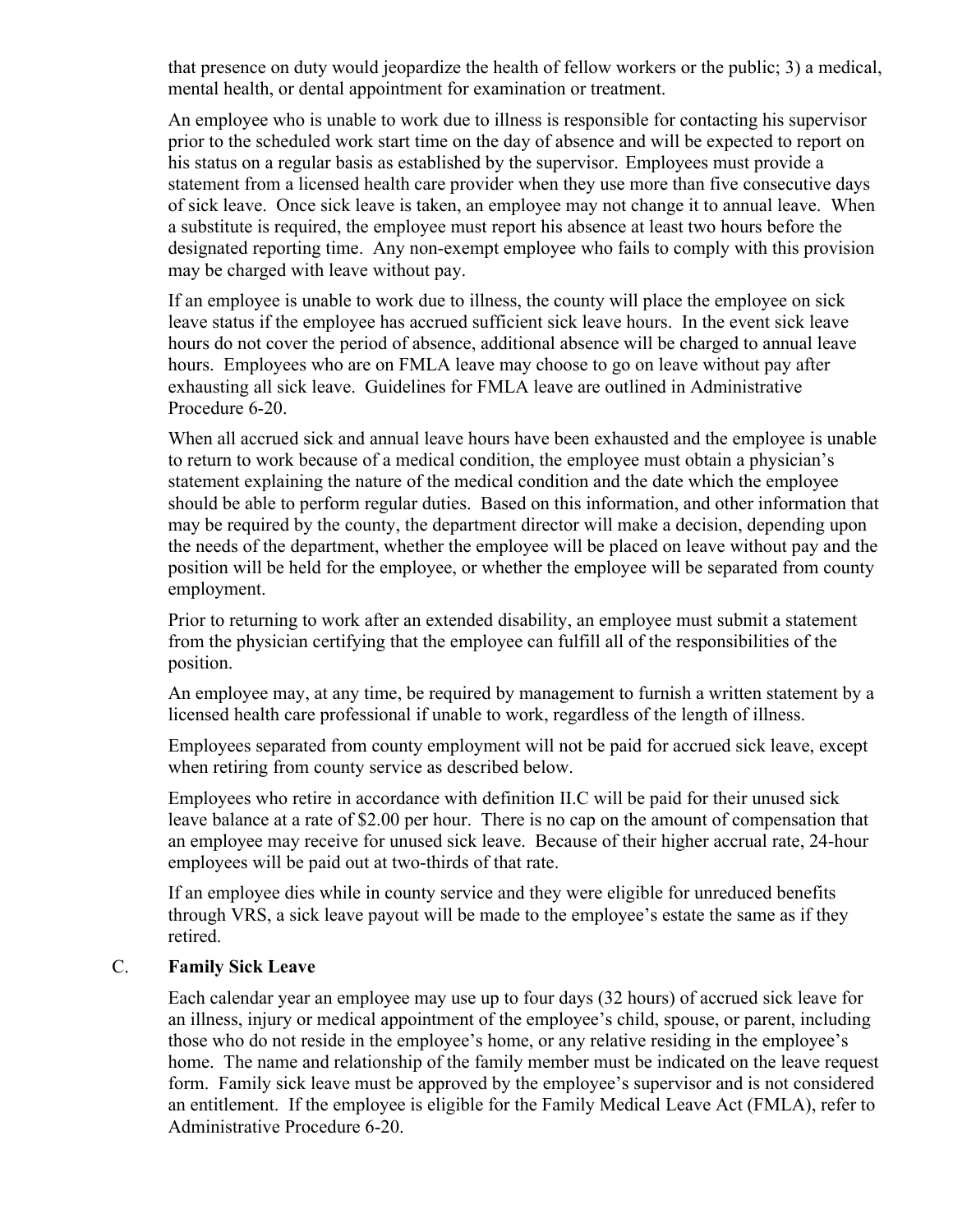Such leave may be used through the pay period covered by the last pay date of the calendar year. For 24-hour employees, 48 hours each year may be used for family illness.

When an employee uses a sick leave day for family illness, the employee's sick leave balance is reduced one day as if the leave taken was for the employee's illness.

Family sick leave does not accrue beyond a calendar year but is carried over to the next year as regular sick leave. The employee may use up to four days sick leave in each successive year for family illness.

### D. **Adoption/Surrogacy Leave**

A full-time non-probationary employee may use up to 20 consecutive workdays or 160 consecutive work hours, whichever comes first, of sick leave for the purpose of caring for a newly and legally adopted child or child born through surrogacy. For 24-hour employees, one day equals 12 hours. Adoption/Surrogacy Leave must be coordinated with the Family and Medical Leave Act.

To request Adoption/Surrogacy Leave, the employee must submit a request in writing to their department director for approval. The request is to include the amount of leave requested, starting and ending dates, an explanation of the request and evidence of legal adoption (if applicable). The request is then forwarded to the Director of HR for final approval.

### E. **Floating Holidays**

Full-time employees will have the opportunity to use 2 floating holidays of 8 hours each per calendar year. Floating holiday leave may be used through the pay period covered by the last pay date of the calendar year.

All holidays, including floating holidays, are 8 hours in length, regardless of work schedule. Floating holiday leave cannot be carried over from one calendar year to the next. Employees separating from county employment will not be paid for unused floating holidays.

## **IV. PAID TIME OFF**

PTO is a single category of leave to be used in lieu of traditional annual leave, sick leave, and floating holiday categories. The following categories of leave are available to employees in the PTO plan: bereavement leave, civil leave, standard holidays, military leave and professional development leave. These categories are defined in Section V below.

Hours accrued in the PTO plan may be used for any purpose when scheduled in advance or at times when unforeseen circumstances cause an unscheduled absence. When properly scheduled, PTO can be used for vacations, personal or family business, illness, family illness, doctors' appointments, and other reasons. PTO requests (excluding medical/military) that are greater than 30 consecutive calendar days should only occur in rare instances and must be approved in advance by the Director of HR. Employees are not permitted to return to the workplace for short periods of time (less than 30 days) in order to break up the 30 consecutive days or to start a new 30 day leave cycle. Also, employees may not take more than 30 consecutive calendar days of leave if they are not returning to work following their extended leave. Departments with 24-hour operations may work with HR to implement internal policies that are consistent with limiting extended leave for non-medical reasons.

PTO cannot be used until accrued and must be approved in advance for planned absences. For unplanned absences, employees must follow department procedures for supervisor approval. Paid leave and overtime work shall not be scheduled concurrently.

All new full-time employees hired on or after September 3, 2011, are automatically enrolled in the PTO plan. Periodically, the county holds an open enrollment period so that employees in the Traditional Leave Plan may convert to the PTO Leave Plan. Employees who elect to convert to the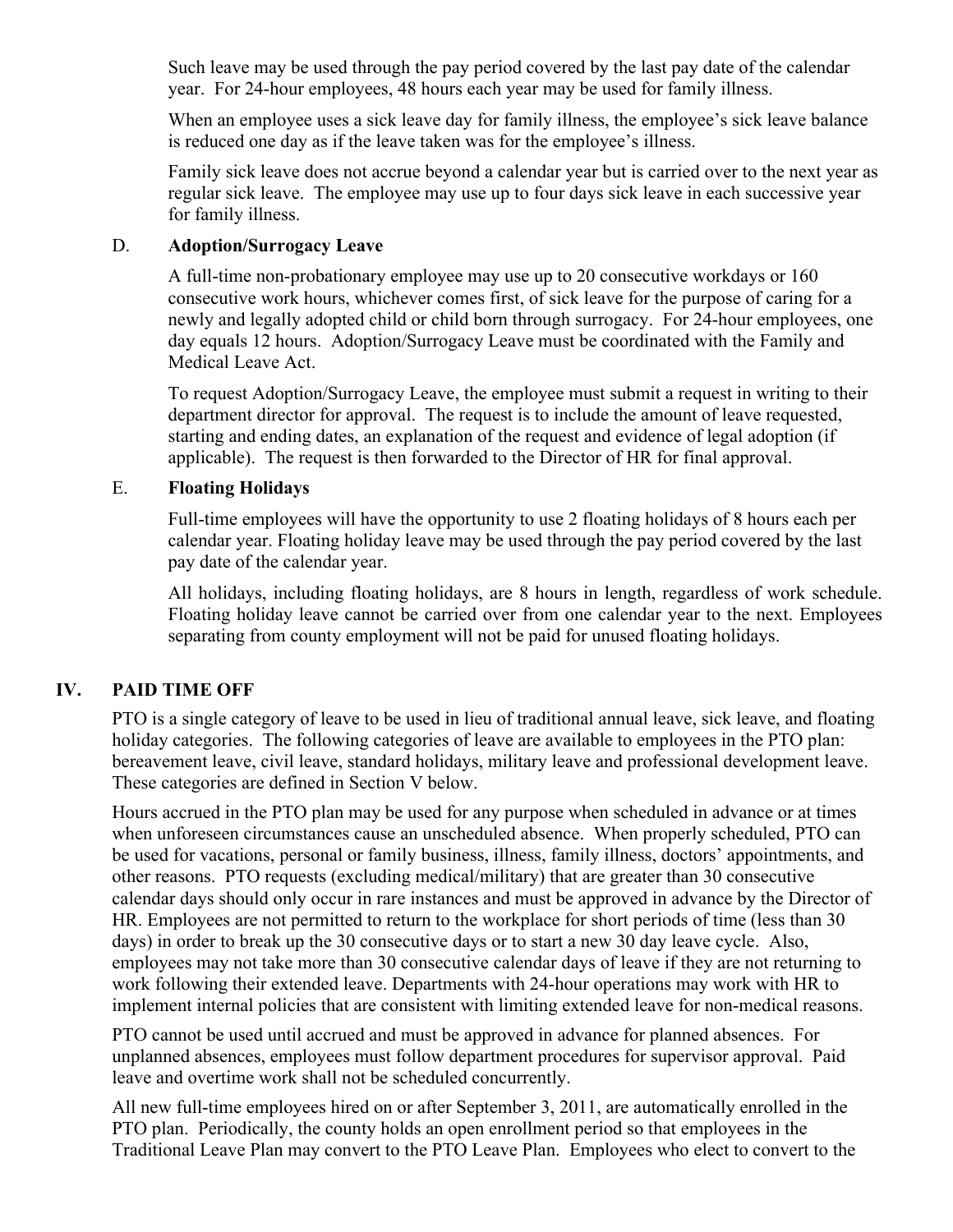PTO plan are allowed to reserve their sick leave balance for future use as defined in Policy 6-28. The Sick Leave Reserve (SLR) reflects the number of sick leave hours at the time of transfer. Once an employee transfers to the PTO plan, sick leave hours no longer accrue and the employee is no longer eligible for the Traditional Leave Plan.

Part-time employees hired into full-time status are automatically enrolled in the PTO plan. Part-time leave balances will be converted to PTO hours.

Effective January 1, 2021, all full-time new hires (including rehires and employees with a status change from part-time to full-time) are granted 40 hours of PTO leave. This is a one-time grant of leave. The granted leave is not available for use until it is added to the employee's leave balance and cannot be used retroactively. Employees on the executive leave plan are not eligible for the 40-hour grant. This leave is in addition to the leave accrual schedule outlined below. Once the leave is added to the employee's annual or PTO balance, all rules related to annual and PTO will apply.

PTO is accrued based on years of service for each completed pay period of service at the following rates:

| Years of Full-Time<br>Service | Accrued Hours per<br>Pay Period | Accrued Hours per<br>Year | Carryover<br>Maximum |
|-------------------------------|---------------------------------|---------------------------|----------------------|
| $0 - 5$ years                 |                                 | 168 hours                 | 248 hours            |
| $5 - 10$ years                |                                 | 192 hours                 | 272 hours            |
| $10 - 15$ years               |                                 | 216 hours                 | 296 hours            |
| $15 - 20$ years               | 10                              | 240 hours                 | 320 hours            |
| $20 + \text{years}$           |                                 | 264 hours                 | 344 hours            |

Accrual rates and maximum balances will vary for public safety and other departments with 24-hour operations. For a complete list of PTO leave accrual schedules, refer to Accounting Administrative Procedure 1-4, Payment of Compensation to County Personnel.

PTO is accrued during 24 pay periods each calendar year. PTO is not accrued on the third paycheck of the month, which occurs two times a year.

At the end of each year, all PTO leave in excess of the maximum balance, which is unused by the end of the pay period which includes December 31, will roll over into a Sick Leave Reserve bank. In unique circumstances, at the request of the department director, PTO leave above the maximum may be carried over into the new leave year with approval by the Director of HR. It is the employee's sole responsibility to monitor his PTO balance. Any notices received by management are a courtesy and do not relieve employees of the responsibility to monitor PTO balances. Employees were limited in the amount of leave they could take in calendar year 2020 and 2021 due to increased work responsibilities related to the pandemic. Therefore, maximum carryover limits will be waived at the end of CY2021, and employees will be able to carry forward their entire Annual or PTO leave balance from CY2021 into CY2022. Employees will have to use all of their leave in excess of their maximum carryover by the end of CY2022, including any leave they accrue in CY2022, or the leave will be subject to maximum carryover rules.

Full-time employees of Chesterfield County Schools hired into a full-time County Government position with a break in service of 30 days or less between the two positions will be given credit for all completed years of full-time Chesterfield County school service for the purposes of establishing the employee's PTO accrual rate. Accrued sick leave will be transferred into the employee's Sick Leave Reserve (SLR).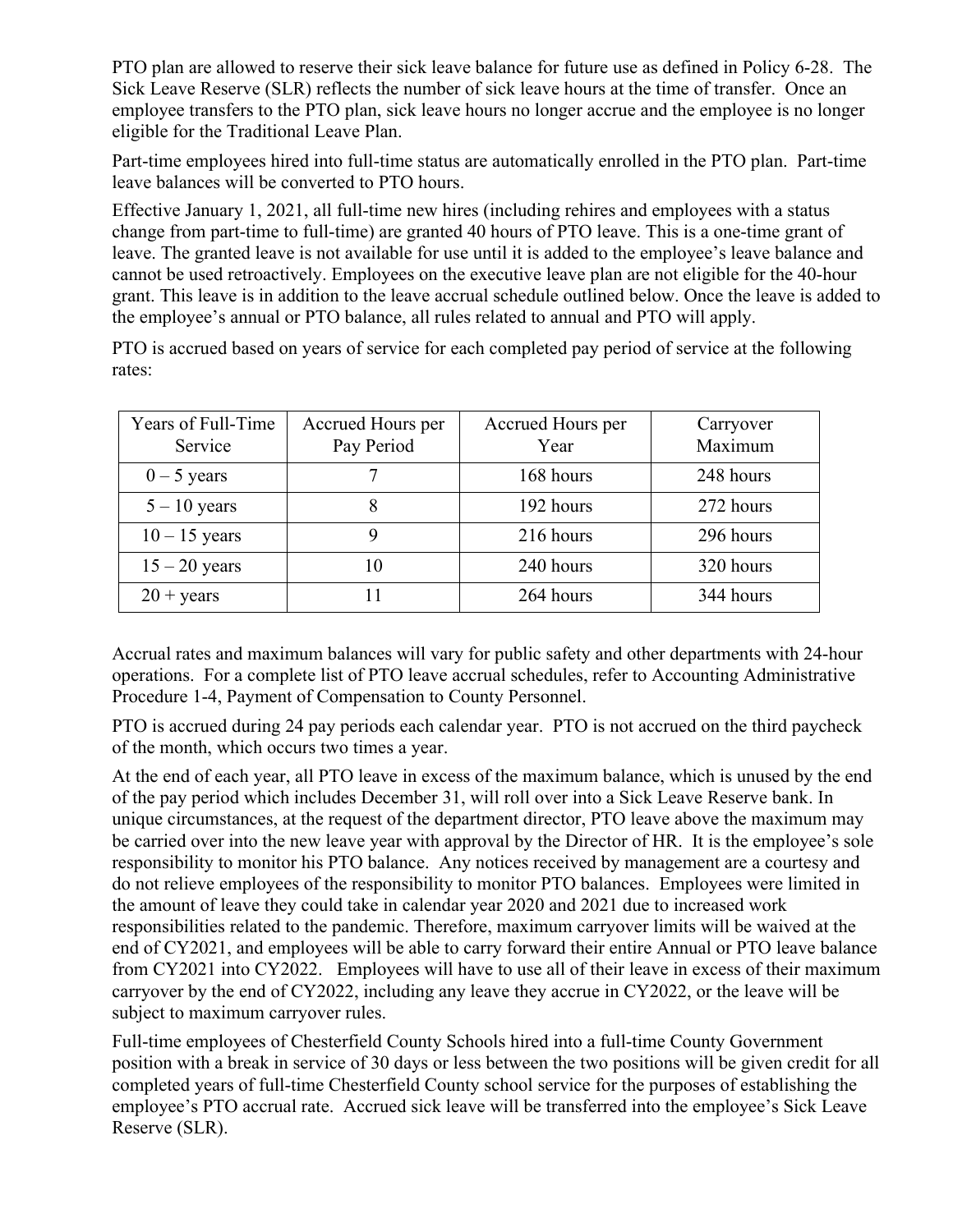A full-time employee who changes their status to part-time and later back to full-time status with no break in service shall be given credit for previous full-time service for the purposes of establishing the employee's PTO accrual rate. Accrued sick leave will be transferred into the employee's SLR.

A full-time employee separated from the county in good standing or due to a reduction in force, who is reemployed full time within five years, shall be given credit for previous service solely for the purpose of accruing PTO and shall be credited with previously accrued sick leave, which will be converted to SLR.

When employees have exhausted all of their PTO, they may be placed in a leave-without-pay status. During the time employees are in a leave-without-pay status, they will not accrue PTO leave unless they are on military leave without pay.

PTO is counted as hours worked for the purposes of calculating overtime pay.

Upon separation or retirement, employees are paid for accumulated PTO leave at their regular hourly rate up to the maximum allowable balance. PTO hours over the maximum leave balance at retirement will be converted to SLR. Employees who retire in accordance with definition II.C. will be paid for their SLR at \$4.00 per hour. The maximum amount of SLR payout at retirement is \$15,000. The standard conversion rate will be applied to the leave balances of Fire and EMS personnel. If an employee dies while in county service and they were eligible for unreduced benefits through VRS, an SLR payout will be made to the employee's estate the same as if they retired.

PTO leave requests may be granted if the request does not conflict with the needs or objectives of the department. The decision of department management as to when PTO leave may be taken is final. Seniority and operational needs of the department may be considered when preparing leave schedules.

Unscheduled PTO leave should be kept to a minimum whenever possible by planning and scheduling absences. Employees must provide a statement from a licensed health care provider when they use more than five consecutive days of unscheduled leave due to illness or injury. An employee may, at any time, be required by management to furnish a written statement by a licensed health care professional if the employee is unable to work due to illness or injury, regardless of the length of time of absence. When an unforeseen need for PTO occurs, employees must notify the appropriate supervisor prior to the start of the shift and will be expected to report on their status on a regular basis as established by the supervisor. Failure to notify the supervisor of an absence or excessive unscheduled leave is considered grounds for counseling and/or disciplinary action.

It is recommended that employees maintain sufficient PTO hours to cover the elimination period and to supplement any anticipated short-term disability, as defined in HR Administrative Procedure 6-28.

# **V. CATEGORIES OF LEAVE THAT APPLY TO BOTH THE TRADITIONAL LEAVE PLAN AND THE PTO LEAVE PLAN**

- A. **Family Medical Leave Act (FMLA) –** All full-time and part-time employees who have worked at least one year for Chesterfield County and have worked 1,250 hours for the County during the previous twelve months are eligible for FMLA leave under the provisions outlined in Administrative Procedure 6-20.
- B. **Maternity Leave –** Maternity leave will be granted consistent with the county's PTO, sick leave, Family Medical Leave Act, annual leave and leave without pay policies.
- C. **Bereavement Leave –** In the event of the death of a close family member, an employee shall be granted up to 24 hours leave with pay per occurrence, with a maximum of six days that can be used through the pay period covered by the last pay date of the calendar year. For 24-hour employees, an employee shall be granted up to 36 hours with pay per occurrence. Close family member is defined in Section II.
- D. **Civil Leave –** An employee shall be granted leave with pay when performing jury duty or when required by proper authority to be a witness in legal proceedings, provided such call to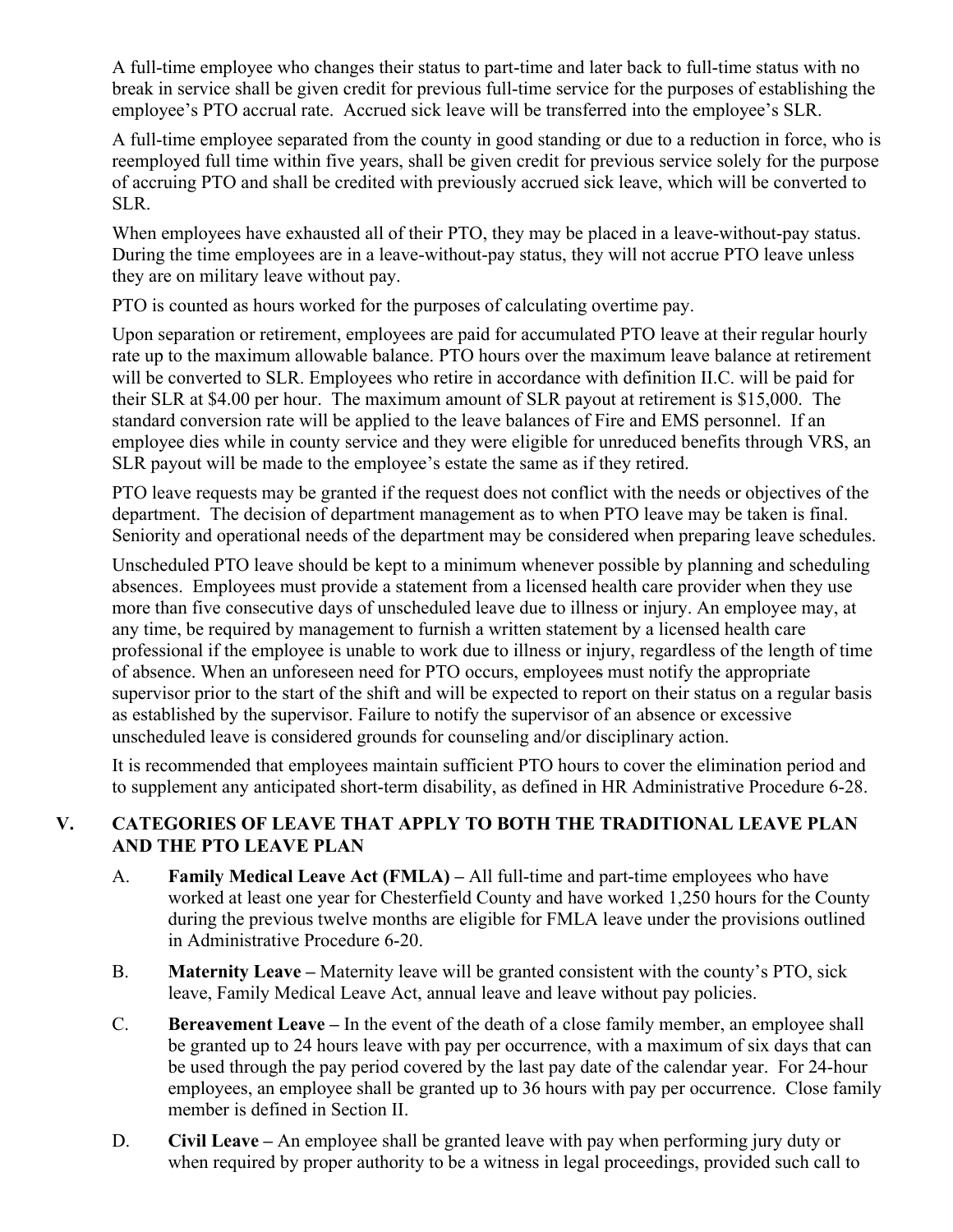duty is reported in advance to the employee's department director. An employee shall not, however, be granted such leave to attend a trial as a party unless required to do so by the county. An employee shall also be granted leave with pay, up to their entire scheduled work shift, when serving as an officer of election, provided such service is reported in advance to the employee's department director.

If jury duty time or officer of election service ends prior to the end of the employee's regularly assigned work hours, the employee will be required to report to work as soon as possible after jury duty or officer of election service has ended. However, no employee who is summoned and appears for jury duty or officer of election service for four or more hours including travel time in one day, shall be required to start any work shift that begins at or after 5:00 p.m. on the day of his appearance for jury duty or begins before 3:00 a.m. on the day following the day of his appearance for jury duty.

Fees received for jury duty will be considered allowance for miscellaneous expenses (meals, parking and travel) associated with jury service. Pay received for officer of election service will be considered allowance for miscellaneous expenses and extended hours on Election Day. Employees do not have to submit these fees or pay to Chesterfield County.

E. **Executive Leave –** County executives and department directors are eligible for an Executive Leave program. Newly hired/promoted executives are granted a one-time credit of ten PTO or annual leave days on the effective date of their appointment. The accrual rate for newly hired/promoted executives will increase by one hour at the time of their appointment. For more information about the executive leave plan refer to Accounting Administrative Procedure 1-4.

## F. **Military Leave**

- 1. *Military Leave with Pay* Upon presentation of a copy of final orders, an employee who is a member of an officially-recognized reserve or national guard unit shall be entitled to 15 workdays (120 hours) of military leave for training purposes or active duty and shall be paid regular pay. These 15 workdays can be used through the pay period covered by the last pay date of the calendar year.For 24-hour employees, one day equals 12 hours for military leave purposes. For part-time employees that are eligible for benefits, military leave will be paid in proportion to their respective work schedule. Temporary employees are not eligible for military leave.
- 2. *Advance Notice* An employee who is leaving to perform military service must provide advance written notice to his/her immediate supervisor (including the best approximation of the expected dates of the leave), unless it would be unreasonable to provide notice at that time or s/he is precluded by military necessity from providing notice. Employees should also submit leave request forms indicating the type of leave the employee wants to take i.e., military leave without pay, military leave with pay, PTO, annual leave, floating holiday or an appropriate combination of leaves. When available, employees must provide a copy of their military orders to their supervisor. The employee may make arrangements with Payroll to continue health and dental benefits while on military leave without pay.

## 3. *Military Leave Without Pay for Reservist Called to Active Duty*

a. An employee who is called to active duty may be placed on military leave without pay when military leave is exhausted. Employees may use any accrued PTO, annual, floating holiday or PTL (for eligible part-time employees) before being place on military leave without pay. During military leave without pay, PTO, or annual leave and sick leave will accrue as outlined below. These employees will be afforded reemployment rights if required conditions are met.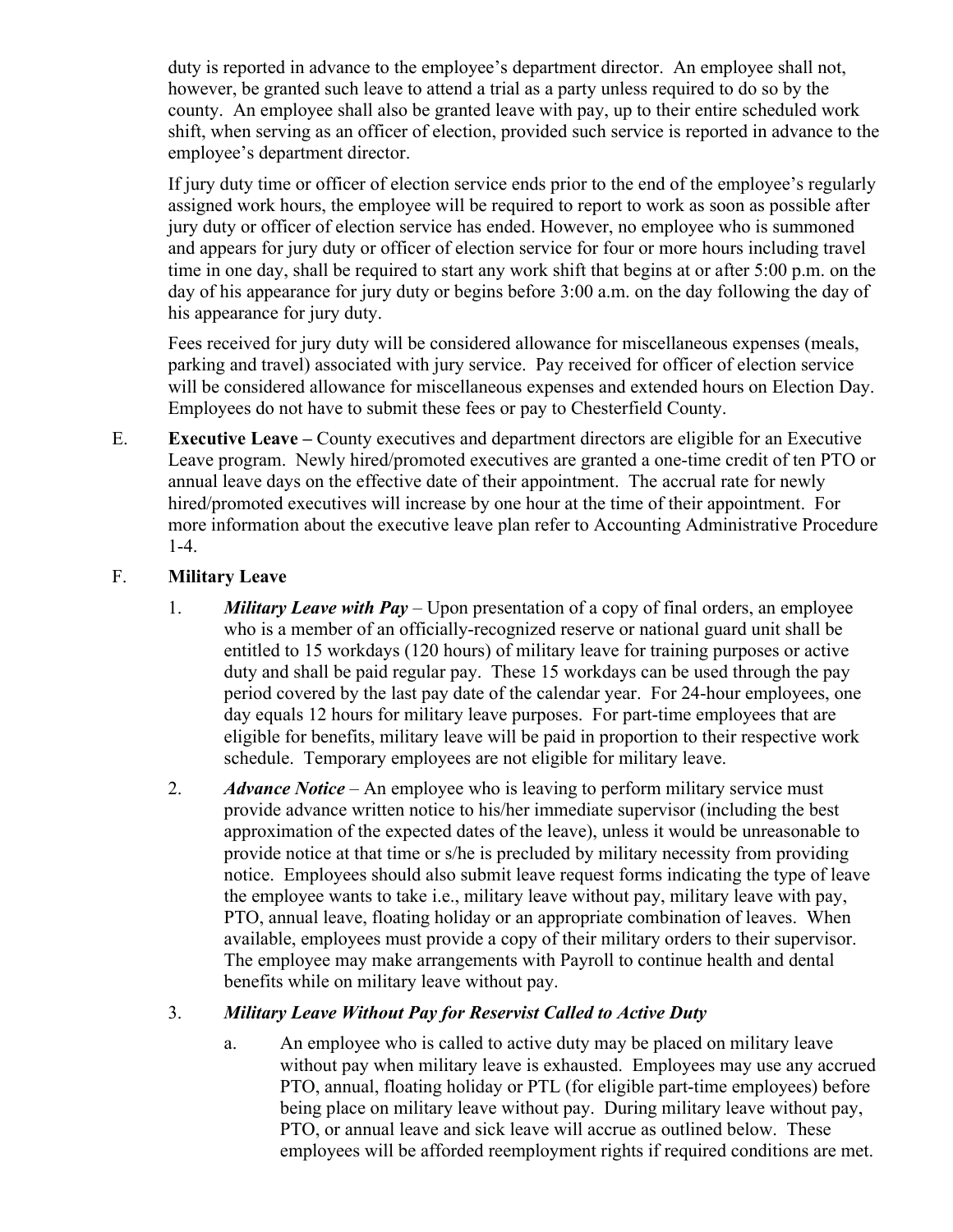- b. Effective for all deployments that commence on or after July 1, 2007. Leave plans for all full-time employees placed on military leave without pay will be changed to the standard county leave plan (CO-County for employees in the traditional leave plan or PCO-County for employees in the PTO leave plan). This will ensure that all employees on military leave without pay accrue leave at an equitable rate. Accruals are based on years of service. The duration of PTO or annual and sick leave accrual may not exceed two years cumulatively for any employee. This two-year period is not retroactive and will begin July 1, 2007.
- 4. *Voluntary Enlistment in the Uniformed Services of the United States* Employees that plan to serve for up to five years in the uniformed services shall be placed on a military leave of absence status. Employees may use their PTO, annual leave, floating holiday or part-time leave (PTL) before being placed on military leave of absence status. These employees will not accrue PTO, annual, sick, or floating holiday leave while in military leave of absence status. These employees will be afforded reemployment rights if required conditions are met.

# 5. *Basic Provisions and Requirements for Reemployment*

- a. Chesterfield County shall reemploy military service members if they meet the following criteria consistent with Federal law:
	- (1) The employee must have given notice to their department that he or she was leaving the job for service in the uniformed services, unless giving notice was precluded by military necessity or otherwise impossible or unreasonable;
	- (2) The period of service must not have exceeded five years;
	- (3) The person must not have been released from service under dishonorable or other punitive conditions; and
	- (4) The person must have reported back to the job in a timely manner or have submitted a timely request for reemployment.
- b. Restoration timelines are based on the duration of military service. The time limits for returning to work are as follow:
	- (1) Less than 31 days service: The employee must request reemployment by the beginning of the first regularly scheduled work period after the end of the calendar day of duty, plus time required to return home safely and an eight-hour rest period. If this is impossible or unreasonable, then as soon as possible. Whenever an employee returns from federally funded military duty and the required eight-hour rest period overlaps such employee's scheduled work shift, the employee must receive paid military leave to the extent of the overlap. This leave is in addition to the 15 days of military leave for training or active duty.
	- (2) 31 to 180 days: The employee must request reemployment no later than 14 days after completion of military service. If this is impossible or unreasonable through no fault of the employee, then as soon as possible.
	- (3) 181 days or more: The employee must request reemployment no later than 90 days after completion of military service.
- c. The employee shall be returned to the previous position, if vacant, or a comparable vacant position with the same rights and privileges as if the employee had not entered the military service. This means that when it comes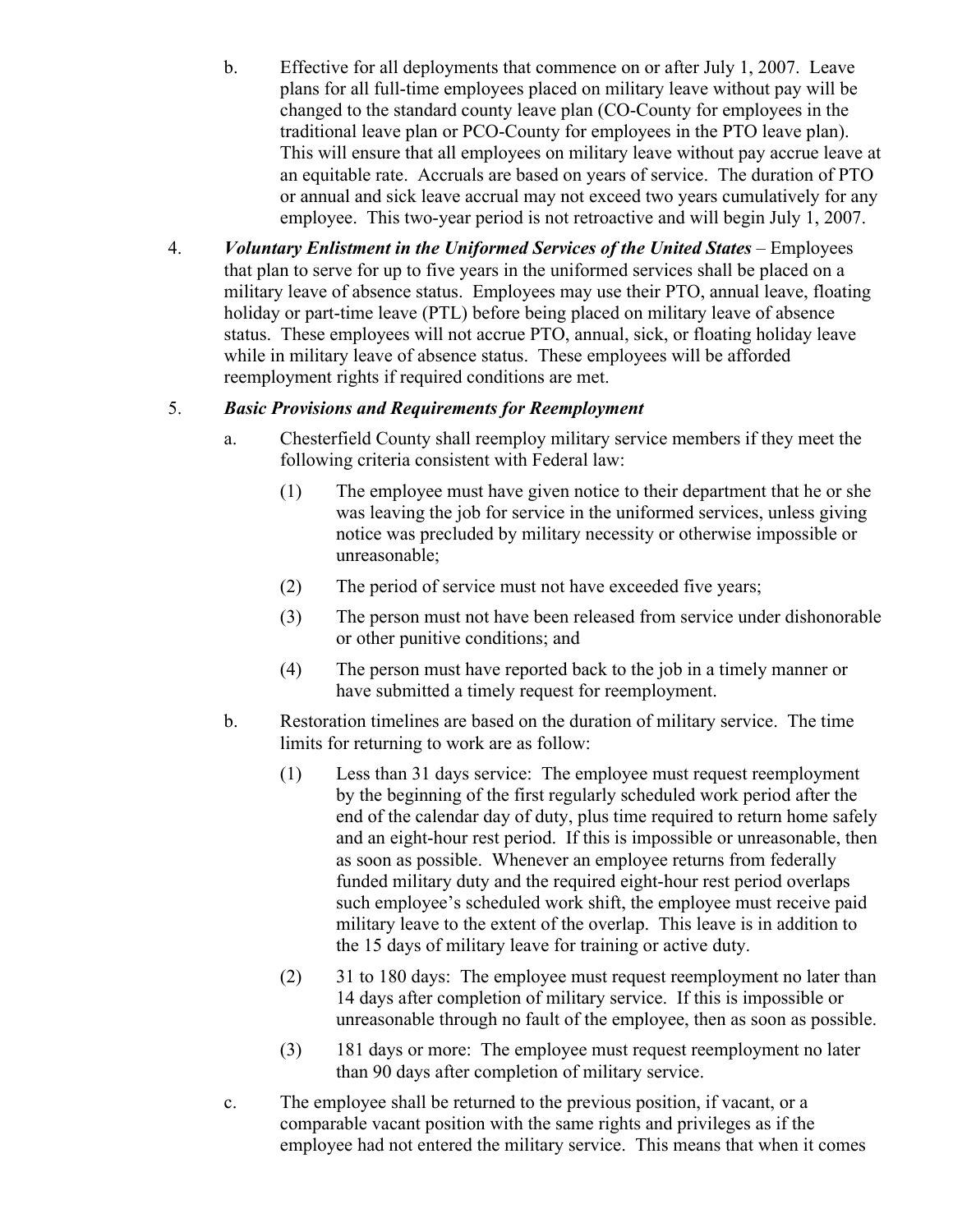to PTO or annual leave accrual or eligibility for service awards and retirement, an employee's months of service will include periods of military service.

- d. Generally, employees selected to fill vacancies created by persons on military leave shall be employed on a provisional basis. Department directors may waive this provision if they believe there will be a comparable vacancy available upon the departing employee's return from military service.
- 6. *Supplemental Pay and Benefits* Under special circumstances the County Administrator may authorize the County to pay active duty full-time and eligible parttime employees the difference between their military pay and their County pay. In addition, active duty employees may also elect to continue in county sponsored health and dental, optional life and long-term disability plans, paying the same premiums as active employees. Duration of this supplemental pay and/or benefits may not exceed two years cumulatively for any employee. This two-year period is not retroactive and will begin July 1, 2003. When reservists are unable to return to work due to an active duty related injury, the County Administrator may extend the two-year supplemental period.

## G. **Professional Development Leave**

Employees with greater than five (5) years of continuous full-time service to the county may be granted professional development leave for the purpose of continued development in positionrelated studies. An employee may use accumulated PTO, annual leave or leave without pay for this purpose, if approved.

The following criteria should be considered when granting professional development leave:

- 1. Length of service (must be more than 5 years of continuous full-time service to be eligible)
- 2. Performance level (present and past evaluations)
- 3. The value of the development to county and departmental operations

All requests for professional development leave must be submitted in writing by the department director to the Director of HR and must be approved by the County Administrator. Under normal circumstances, the employee will be entitled, upon return from professional development leave, to be restored to the same job classification held by the employee when leave commenced. However, restoration is not guaranteed should there be an economic downturn or reorganization while the employee is out on professional development leave.

## H. **Leave Without Pay/Dock**

- 1. When an employee has exhausted all applicable leave, it is up to the department director to approve or deny leave without pay (LWOP). If the department director determines that it is in the best interest of the department to fill the position, the incumbent may be terminated.
- 2. If an employee is in leave without pay status on July 1, the employee will receive the merit increase for the fiscal year upon return to work. If the leave without pay status is for more than 30 days (except for FMLA or military leave without pay status), the merit increase will be prorated to exclude the amount of time the employee is in leave without pay status. The employee's merit date remains July 1.
- 3. If an employee is in a leave without pay status (except for FMLA or military leave without pay) for more than 30 days, their leave accrual date will be adjusted to exclude the amount of time the employee is in leave without pay status.
- 4. Employees will not be compensated for holidays while on leave without pay.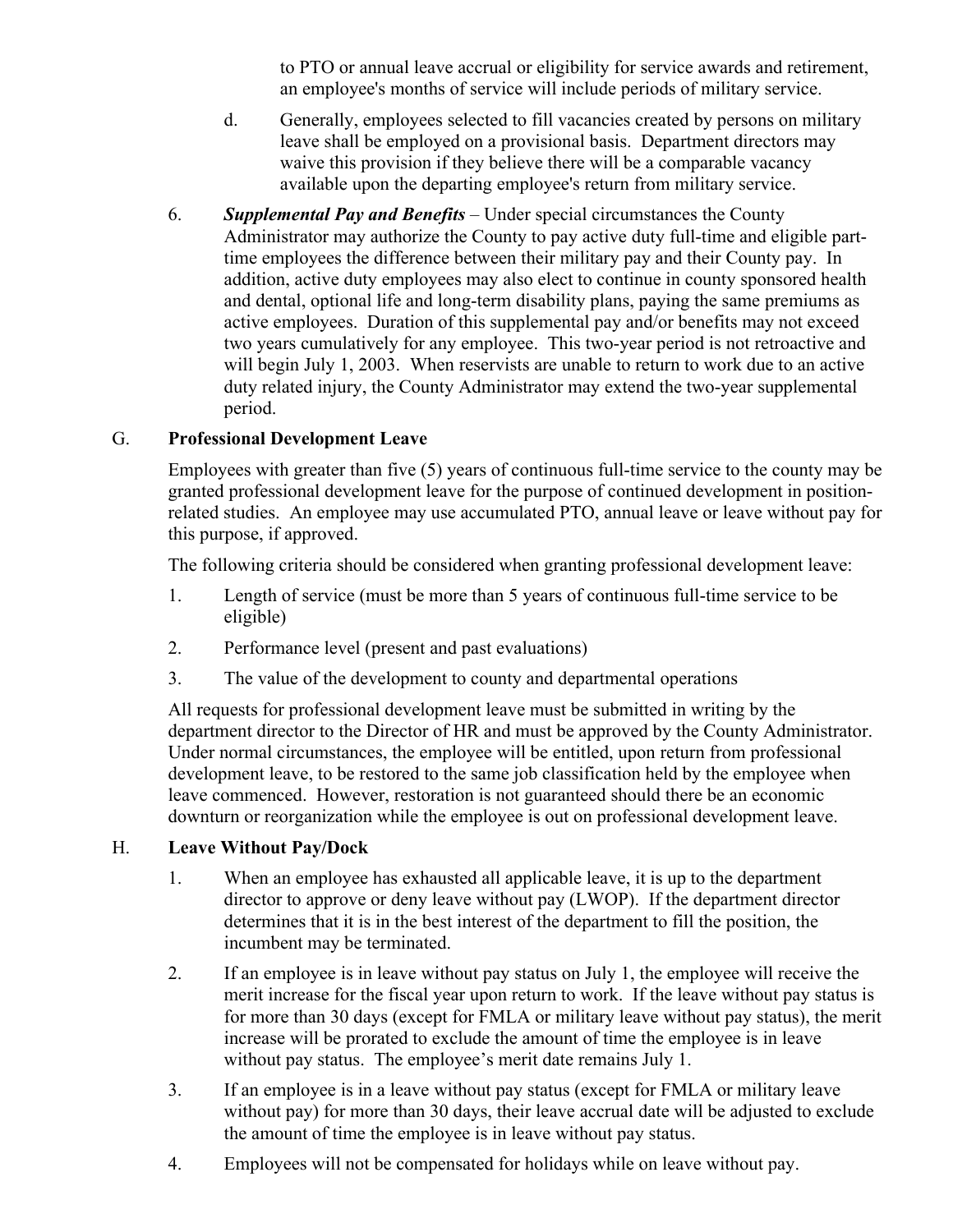- 5. An employee's health care benefits will remain the same as if they were in an active status for the first 30 days of leave without pay. If an employee's disciplinary suspension is for less than 30 days, but lasts more than 30 calendar days due solely to their work schedule, his/her health care benefits will continue throughout the suspension period.
- 6. For purposes of determining retirement benefits, leave without pay shall be accounted for as determined under Virginia Retirement System provisions.
- 7. Exempt employees are salaried and shall be paid for the full pay week including any holiday that occurs during that week. However, the FMLA allows for partial day docking of exempt employees in FMLA status when leave balances are exhausted. An exempt employee, who is not in FMLA status, with no leave balance may be docked in full day increments only.
- 8. HR shall be notified by completion of a Personnel Action Form when an employee is in a nonpaid status for an entire pay period. In situations where an employee is in nonpaid status for less than an entire pay period, the department should maintain the appropriate documentation and report time not worked through time reporting as a "dock" leave status. If an employee is in a nonpaid status on the last day of the pay period and is not expected to return on the first scheduled day of the next pay period, the department should contact Accounting-Payroll with questions as to how much dock/unpaid time needs to be reported.
- 9. If an employee is not in FMLA or Military leave status, they must exhaust all paid leave before being placed in leave without pay status.

## I. **Leave Donations**

#### 1. *Eligibility Requirements*

County employees may be permitted to donate annual leave, part-time leave, or PTO leave to full-time and benefits eligible part-time employees who are unable to work due to their own serious health condition, the serious health condition of an immediate family member (spouse, parent, son or daughter), the birth of a son or daughter, or to care for a newly and legally adopted child, or to care for a child born through surrogacy. Serious health condition and immediate family member are defined in the Family & Medical Leave Act procedure (6-20). Employees receiving donated leave must provide a medical certification from a licensed health care provider to their department before using the donated leave.If an employee receives donated leave for the birth of a child, donated leave will only cover the period that the employee is physically incapacitated, as determined by the health care provider.

Employees are only eligible for donated leave if they are not eligible for workers' compensation wages.

Donated leave may only be used for qualifying circumstances. If qualifying circumstances change, other leave may be applicable.

#### *Recipients in Traditional Leave Plan*

Recipients enrolled in the traditional leave plan, who are out of work because of their own serious health condition, shall exhaust all sick, comp-time, part-time, floating holiday leave and have an annual leave balance of 40 hours or less before using donated leave. Recipients who are out of work due to the serious health condition of an immediate family member shall exhaust all family sick (if applicable), comp-time, parttime, and floating holiday leave and have an annual leave balance of 40 hours or less before using donated leave. Recipients who are out of work due to the adoption of a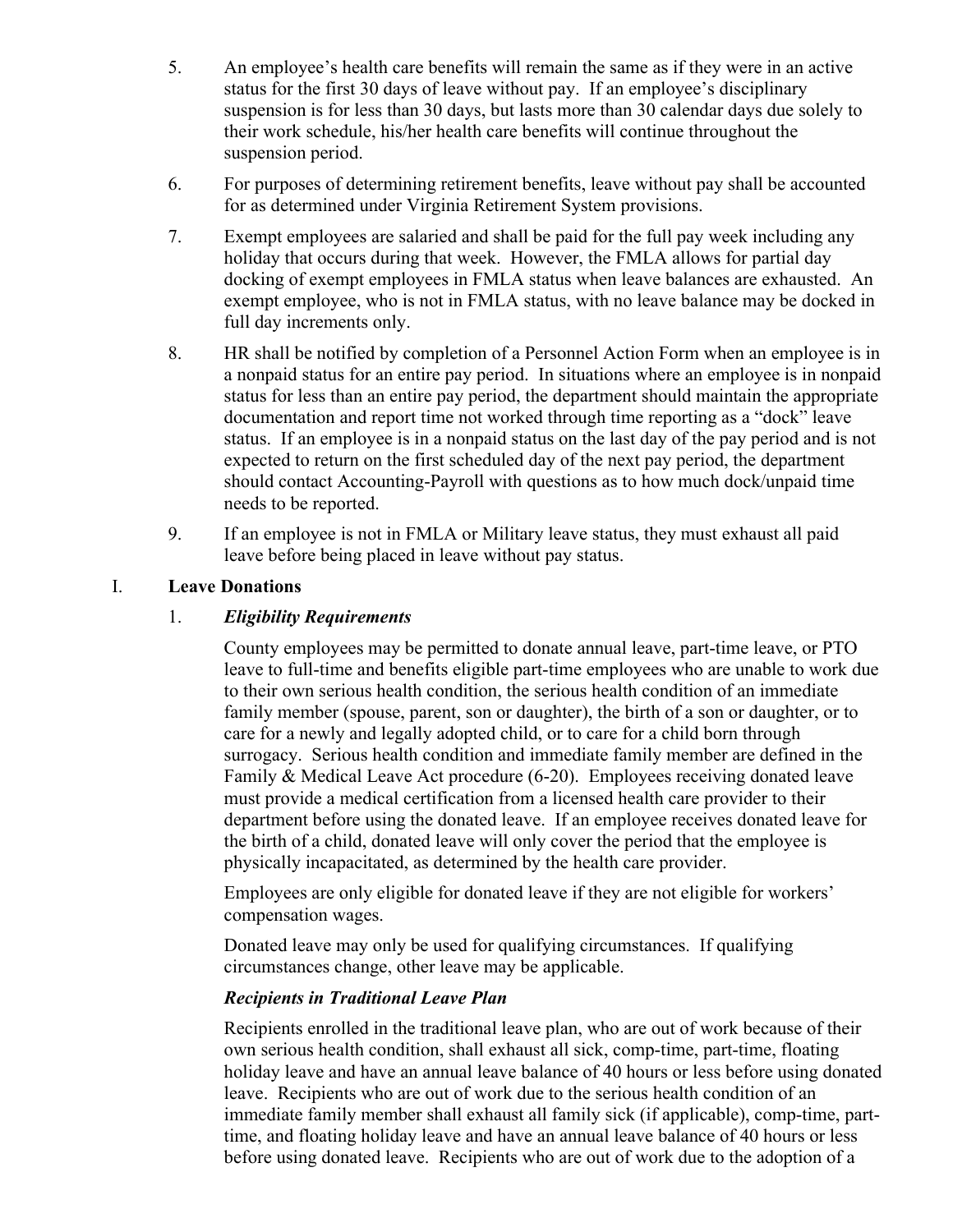child or child born through surrogacy shall exhaust the 120 hours of sick leave allowed for adoptions and all comp time, part-time, floating holiday leave and have an annual leave balance of 40 hours or less before using donated leave.

Recipients enrolled in the traditional leave plan, who are out of work for their own serious health condition, may use up to 10 workweeks of donated leave in a 12-month period. Donated leave used to care for an immediate family member, the birth of a son or daughter or to care for a newly and legally adopted child or to care for a child born through surrogacy is limited to four workweeks over the 12-month period. Eligible part-time employees may not use donated leave in an amount exceeding their normal scheduled hours per week.

#### *Recipients in PTO Plan*

Employees enrolled in the PTO plan are eligible to receive donated leave for their own serious health condition, the serious health condition of an immediate family member (spouse, parent, son or daughter), the birth of a son or daughter, or to care for a newly and legally adopted child, or to care for a child born through surrogacy.

Recipients enrolled in the PTO plan, who are out of work because of their own serious health condition, shall exhaust all comp-time, and have a PTO balance of 40 hours or less before using donated leave. Donated leave shall be used to supplement STD benefits. Effective January 1, 2020 donated leave may be used after the STD benefits are exhausted. Recipients who are out of work due to the serious health condition of an immediate family member, the birth of a son or daughter, or to care for a newly and legally adopted child, or to care for a child born through surrogacy, shall exhaust all comp-time and have a PTO balance of 40 hours or less before using donated leave.

Effective January 1, 2020, recipients enrolled in the PTO leave plan, who are out of work for their own serious health condition, may use up to 10 workweeks of donated leave in a 12-month period. Donated leave used to care for an immediate family member, the birth of a son or daughter, or to care for a newly and legally adopted child or to care for a child born through surrogacy is limited to four workweeks in a 12-month period.

Donated leave may not be used to satisfy the STD elimination period; employees who exhaust all available leave balances prior to the elimination period being satisfied will be placed on LWOP until eligible for STD pay.

*Communication/Solicitation* – An employee experiencing a personal or family health situation ("Recipient") shall not solicit leave donations through email, flyers, or memos. Employees wanting to donate leave ("Leave Donors") may be notified of a need by word-of-mouth or may become aware of the need because they work closely with the recipient.

#### 2. *Procedure*

Leave Donors shall submit a Leave Donation Web Form to their department director indicating the Recipient's name and department, the reason for the donation, and the number of hours they want to donate. The Leave Donation Web Form is available in the In Focus system. Leave must be donated in eight-hour increments (i.e., 8, 16, 24, etc.). The donation must not cause the Leave Donor's balance to fall below 40 hours of annual leave**,** 40 hours of PTO leave, or 20 hours of part-time leave. The department director shall review the request to ensure these criteria are met and, if approved, forward to HR. The Leave Donation Web Form will be electronically routed to the Recipient's director (if in another department) to ensure they are supportive and then to HR for approval.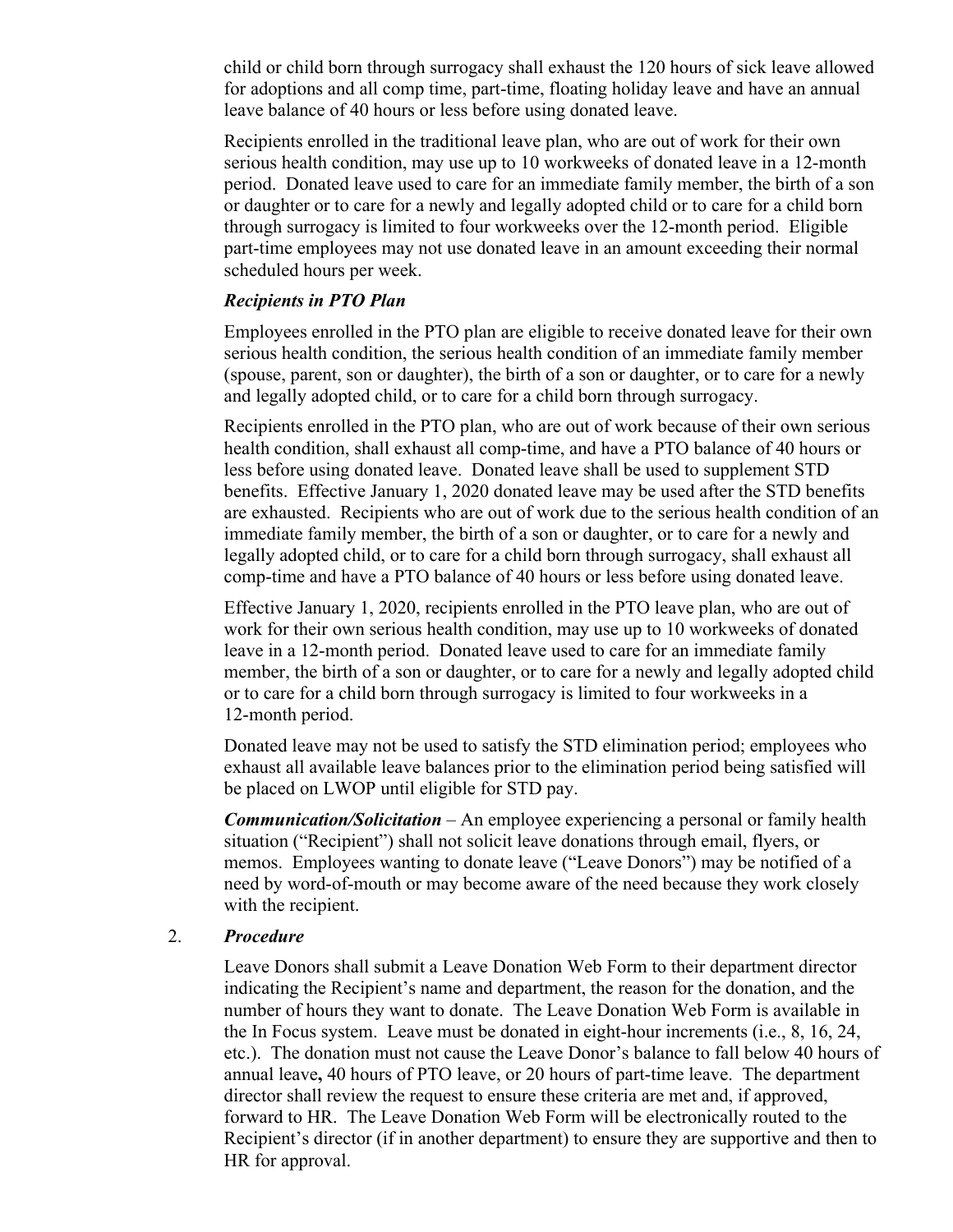After HR approves the Leave Donation Web Form, it is electronically routed to Payroll. Payroll shall subtract donated leave from the Leave Donor's annual leave, part-time leave or PTO balance and make available to the Recipient.

Before placing employees in donated leave status, the department must contact payroll to determine if a Personnel Action Form is needed. Donated leave may not be taken the same pay period in which it is added to the Recipient's leave balance but may be taken the following pay period. When donated leave is used, the Recipient (or department) shall designate the leave as donated leave. Donated leave must be used within 12 months from the date first used. If after 12 months all donated leave has not been used, the unused donated leave is forfeited. In cases where the recipient did not use any donated leave, the donated leave will be refunded to the donors in the exact number of hours donated.

#### 3. *Benefits*

Leave Donation Recipients will not accrue annual leave, sick leave, or PTO while in donated leave status. Recipients in donated leave status are not eligible to receive pay for holidays.

Employee deductions will continue to be deducted from the employee's paycheck. County contributions will continue as long as the employee has sufficient donated leave to remain at 100% of their pay. If the pay is not sufficient to cover the benefit deductions, Payroll will contact the employee to set up payment arrangements.

Periods in Leave Donation status are not considered creditable compensation for retirement calculations by the Virginia Retirement System (VRS). Therefore, contributions to VRS will be discontinued when an employee is in Leave Donation status.

Donated leave will not be paid out at termination. Donated leave may not be used past the end of the pay period in which HR receives notification of approval of VRS disability retirement. If approved, long term disability benefits will not begin until donated leave is exhausted.

## J. **Standard Holidays**

 HR will publish a list of holidays each year, based on the schedule adopted by the Board of Supervisors.

Non-exempt employees must be full-time and in paid status the day before and the day after a holiday to be paid for the holiday.

Non-exempt employees, who are required to work on a scheduled holiday, shall be paid in accordance with Administrative Procedure 6-17, Fair Labor Standards Act Compliance.

County employees in departments that follow the State's holiday schedule shall use annual leave, compensatory time, floating holidays or PTO for hours in which they do not work when County offices are open, but State offices are closed. If employees do not want to use leave when the State is closed, subject to supervisor approval, they may elect to work their regular schedule.

Retiring employees will be paid for holidays that fall on the last day of employment with the county.

## K. **Chesterfield County Employee Medical Center**

Employees are not required to use leave for non-occupational health appointments (minor nonwork related injury or illness) at the Employee Medical Center. As with any time away from the work site during work hours, supervisor approval is required.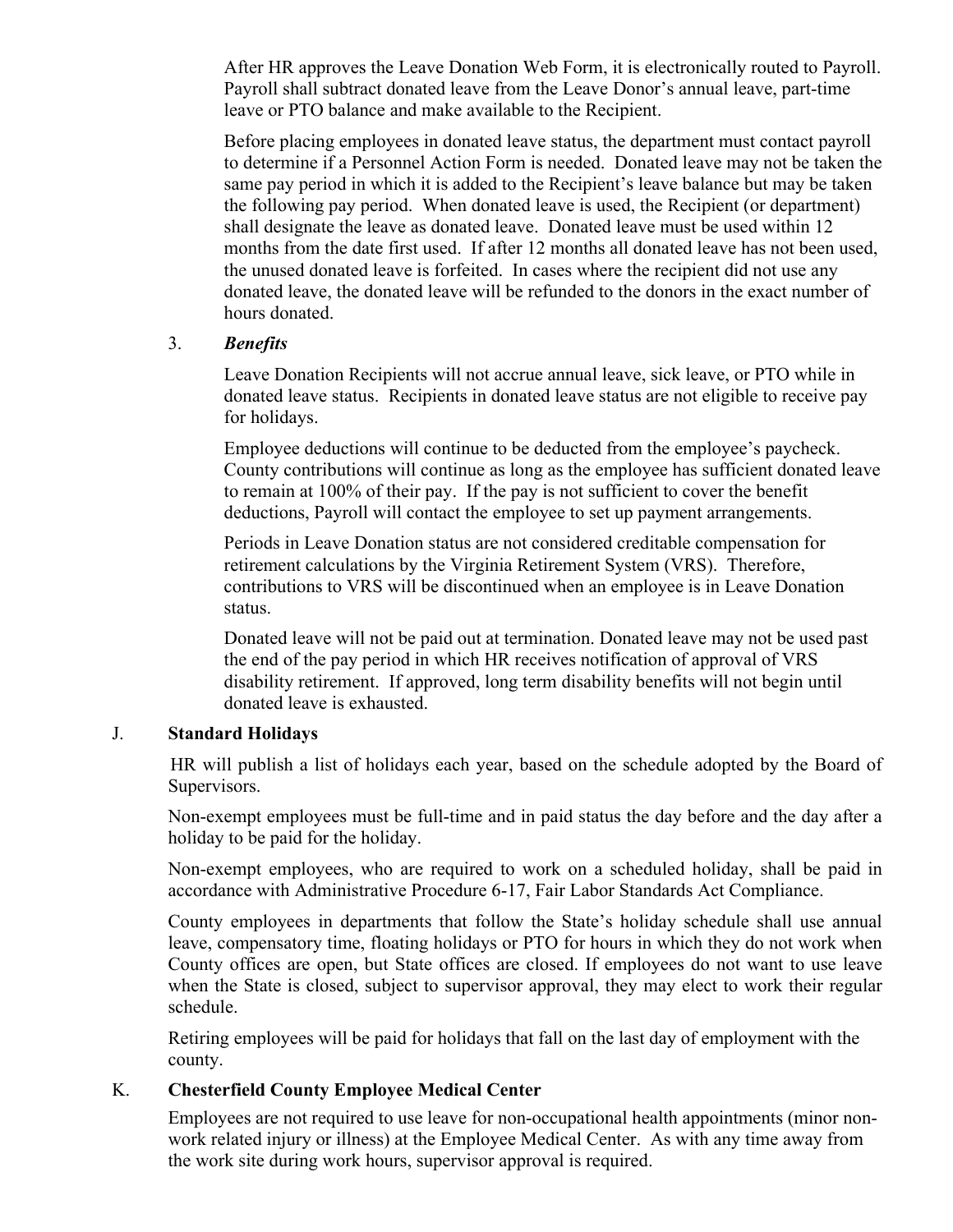## L. **Community Service Leave**

The County awards full-time employees up to 24 hours of paid community service leave per calendar year. Community service leave must be used during an employee's regular work schedule unless approved by his or her supervisor. Department directors also may allow part time employees to use community service leave on a prorated basis.

# M. **Parental Leave (Policy will take effect January 1, 2020)**

## 1. *Purpose*

The purpose of the policy is to establish guidelines for the consistent administration of paid parental leave. This policy on parental leave works in conjunction with Administrative Procedure 6-20, Family and Medical Leave Act (FMLA). This policy will take effect January 1, 2020.

## 2. *Policy*

Each calendar year, eligible employees may use up to two weeks (80 hours) of parental leave for activities related to the care and well-being of their newborn or adopted child, foster care placement, medical recovery related to the birth of a child, or sick parent. Two weeks equates to 80 hours for the general workforce and 112 hours for 24-hour staff. The 80 or 112 hours of parental leave may be used only once per child. Paid parental leave shall be taken in conjunction with the FMLA.

# 3. *Eligibility*

To be eligible for paid parental leave, County employees must meet the eligibility criteria for FMLA.

They must:

- a. Be employed by the County for at least twelve (12) months. The twelve (12) months need not be consecutive. That means any time previously worked for the same employer (including seasonal work) could, in most cases, be used to meet the 12-month requirement.
- b. Have worked a minimum of 1,250 hours of service during the 12-month period immediately preceding the commencement of leave.
- c. Meet the FMLA criteria for one or more of the four (4) paid parental leave categories below.

## 4. *Types of Paid Parental Leave*

- a. Paid Maternity Leave for Birthing Mothers
	- (1) All eligible full-time employees shall be granted two (2) weeks of paid maternity leave within a 12-month period.
	- (2) All benefits eligible part-time employees will receive two (2) weeks paid maternity leave proportionate to the average number of hours worked per week during the past twelve (12) months.
	- (3) The use of paid maternity leave must be continuous and cannot be used intermittently.
	- (4) Short Term Disability: Parental leave may be used to supplement reduced income replacement disability benefits following the birth of a child and/or may be accessed after the STD benefits related to the birth cease.
	- (5) Parental leave must be used within three (3) months of the birth of a child, adoption or foster care placement.